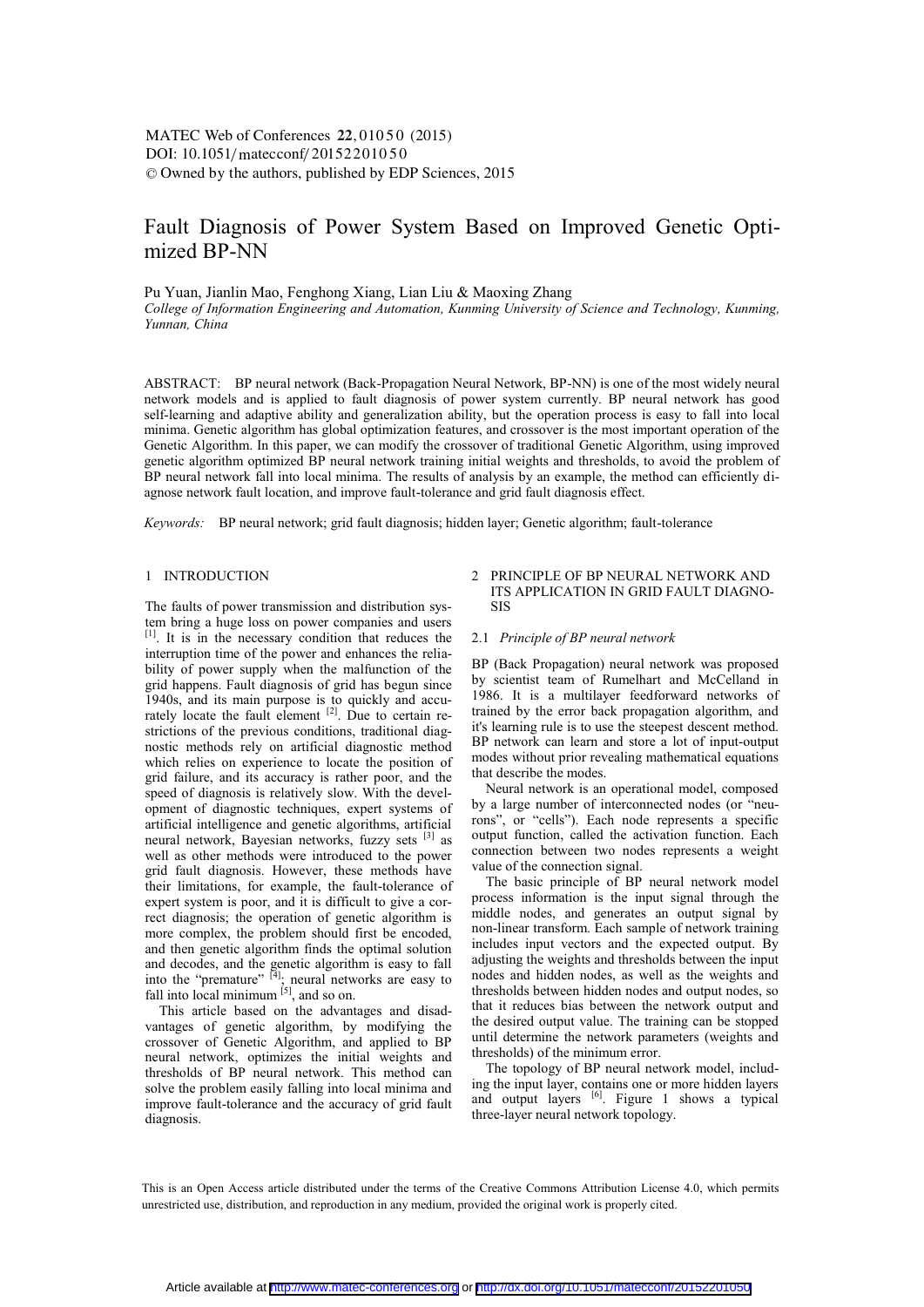

Figure 1. Three-level BP neural network topology

#### 2.2 *Application of BP neural network in grid fault diagnosis*

It is still an unresolved problem to diagnose the grid malfunction quickly and accurately, and it is more difficult that the protection and circuit breaker refuse actions. In recent years, artificial neural networks have attracted the interest of researchers, because it has a good self-learning and adaptive ability and generalization ability. And the calculation of neurons in parallel will help to achieve real-time applications. In various models of neural networks, the most widely applied model is BP (Back-Propagation) neural network.

BP neural network realizes the mapping from input to output, and mathematical theory has been proven that it can implement any complex nonlinear mapping function, no model to understand its internal processes, simply entering to obtain output. Therefore, BP neural network is widely used in the grid fault diagnosis.

Literature [7-8] describe the specific application of BP neural network in the grid fault diagnosis: first, the action information of protection and circuit breaker is regarded as the input of network, and the fault area may occur as the output, constituting the fault decision table in order to establish a diagnostic model. Network trains fault decision table is divided into two parts, one is the forward propagation of signal, and another is the backward propagation of error. The former is input samples transmit to each input layer, and then transmit to the output layer. If there is an error between the output value and desired output value, then the error signal back propagation. Adjust the weights and thresholds, until the output value meets the requirement<sup>[9]</sup>.

BP neural network is a local optimization algorithm, and it may face a problem of local minima when the network trains fault decision table, resulting in the failure of training.

# 3 IMPROVED GENETIC OPTIMIZATION BP-NN ALGORITHM DESIGN

John Holland and other people in the United States at the university of Michigan, in order to simulate biological evolution of Darwin, designed a optimization algorithm in 1975<sup>[10]</sup>, called Genetic Algorithm (GA), but it was easy to fall into the "premature". This article describes improved Genetic Algorithm, in order to avoid genetic algorithm to fall into "premature", by modifying the cross of Genetic Algorithm. Then, use improved Genetic Algorithm in BP neural network, to find the optimal initial weights and thresholds. Finally, use training algorithm of BP neural network to find the optimal weights and thresholds in this local solution space.

# 3.1 *Improved genetic algorithm design*

Crossover is the most important operation of the Genetic Algorithm. We can obtain a new generation of individual by crossover. The new individual reflects the Characteristics of its Paternal. Crossover embodies the idea of information exchange. In this paper, we modified the crossover of traditional Genetic Algorithm. The way was changing the original crossover probability of traditional Genetic Algorithm, calculating a new crossover probability based on the original crossover probability. See the formula 1 below:

$$
pc1 = \frac{pc(f \max - f)}{(f \max - faverage)}
$$
 (1)

Where, pc1=new crossover probability; pc=original crossover probability; fmax=maximum fitness value; f=current fitness value; and faverage=average fitness value.

See specific improved Genetic Algorithm design below:

(1)Initialize the BP neural network, determine the network structure and learning rules, as well as the chromosome length of Genetic Algorithm (the chromosome length is the number of weights plus thresholds in hidden layer and output layer).

(2)Initialize the parameters of Genetic Algorithm (Including the number of iterations, population size, crossover probability and mutation probability etc.), as well as population and select the desired fitness function of Genetic Algorithm.

(3)Use the roulette wheel method to select several chromosomes to meet the requirements of the fitness function as a paternal of a new population.

(4)Deal with the male parent to produce a new generation of population by the changed crossover process and variation in the genetic algorithm.

(5)Repeat the steps 3 and 4, so that the chromosomes are constantly updated, until it reaches the target of training, and then find the best chromosome and decode for initial weights and thresholds of BP neural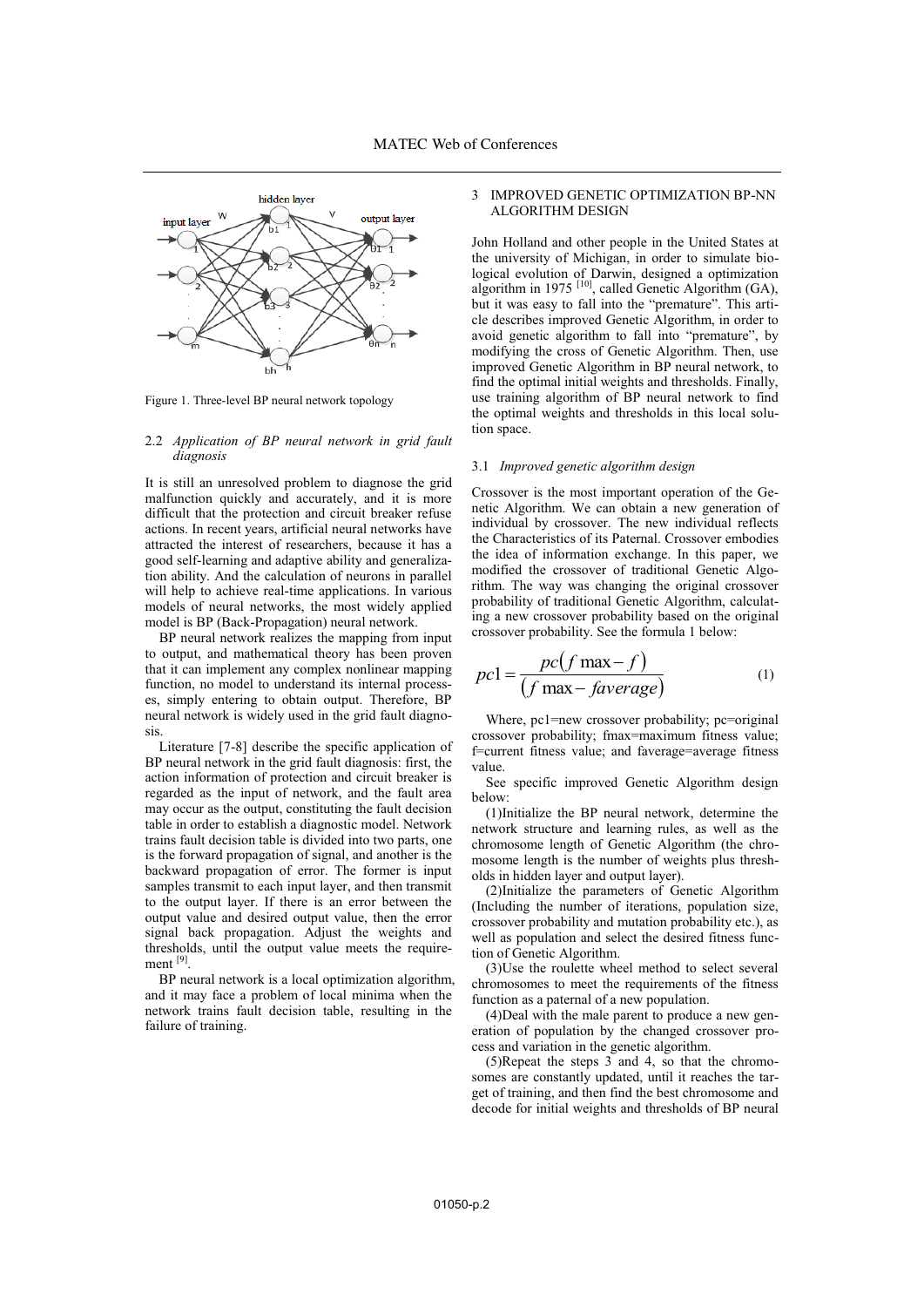network.

For the above-described method, the key is to solve the coding scheme of genetic algorithm and select the fitness function. In this article, we use real-coded scheme in the Genetic Algorithm. The main purpose of improved genetic optimize BP neural network algorithm is to find the best chromosome, in order to make the minimum sum of squared errors of BP neural networks. Therefore, we can choose the sum of squared errors of BP neural networks as the fitness function of Genetic Algorithm. See the fitness function formula 2 below:

$$
f(x_i) = \frac{1}{2} \sum_{p=1}^{p} \sum_{j=1}^{m} (t_j^p - y_j^p)^2
$$
 (2)

Where, tp j=in the output layer of the p-th training sample, and the value of output corresponds to the J-th neuron output node; yp j=actual output value; p=the number of training samples; m=the number of output layer neurons nodes;  $x_i$ =the i-th chromosome in the population of Genetic Algorithm,  $i = 1, 2, \dots, n$ , and n=the number of chromosomes in the population.

#### 3.2 *BP neural network algorithm design*

(1)In this paper, by neural network architecture, we use three-layer structure, which contains a hidden layer, and this article chooses the number of hidden layer neurons which are the same with literature [1]. The hidden layer activation function uses the S-type function, and the output layer activation function uses linear function, and the training function uses the L-M method.

(2)Use the improved genetic algorithm to search the weights and thresholds as the initial values of BP neural network, and then initialize the parameters of BP neural network (including the training times, the training goal, as well as the learning rate etc.).

(3)After completion of the above steps, network began training samples, and after completion of the training, we can call the network to enter the fault samples, and simulate fault samples by MATLAB.

# 4 EXAMPLE DIAGNOSIS AND ANALYSIS

## 4.1 *Diagnose process*

In this paper, we use the simple power distribution system of literature [1] as an example, and contrast the effects of improved Genetic optimize BP neural networks and traditional Genetic optimized BP neural networks by MATLAB simulate.

The simple power distribution system shown in Figure 2 has five fault areas (Secl $\sim$ Sec5) and is equipped with over-current protections( $CO1 \sim CO5$ ), as well as the circuit breaker protection switchs  $(QF1 \sim QF5)$ , Secl and Sec3 with the distance protection (RRl, RR3).

For power distribution model shown in Figure 2,

select the fault decision table. Over-current protection switches and circuit breakers, as well as distance protections as the determine conditions of fault decision table, and as input in the neural network. Fault area (Secl-Sec5) as decision attribute in the fault decision table, and as output in the neural network. The fault decision table shown in Table 1 has 13 groups training samples. Each group has 12 determine conditions. Therefore, the input nodes of BP neural network are 12. The output of fault decision table has five fault areas and a trouble-free region. Therefore, the output nodes of BP neural network are 6.



Figure 2. Simple power distribution system



Figure 3. The optimal fitness value of two methods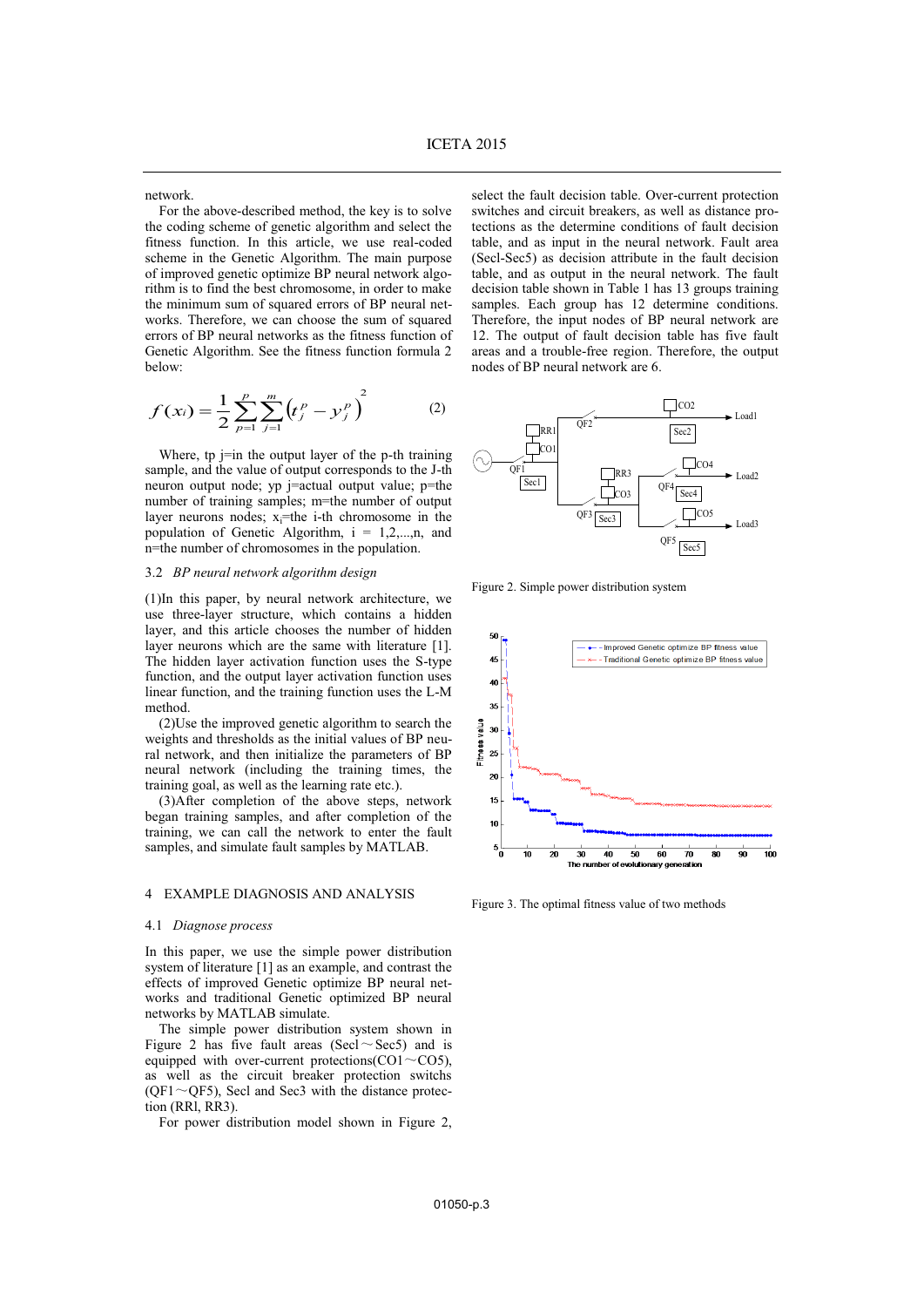

Figure 4. The average fitness value of two methods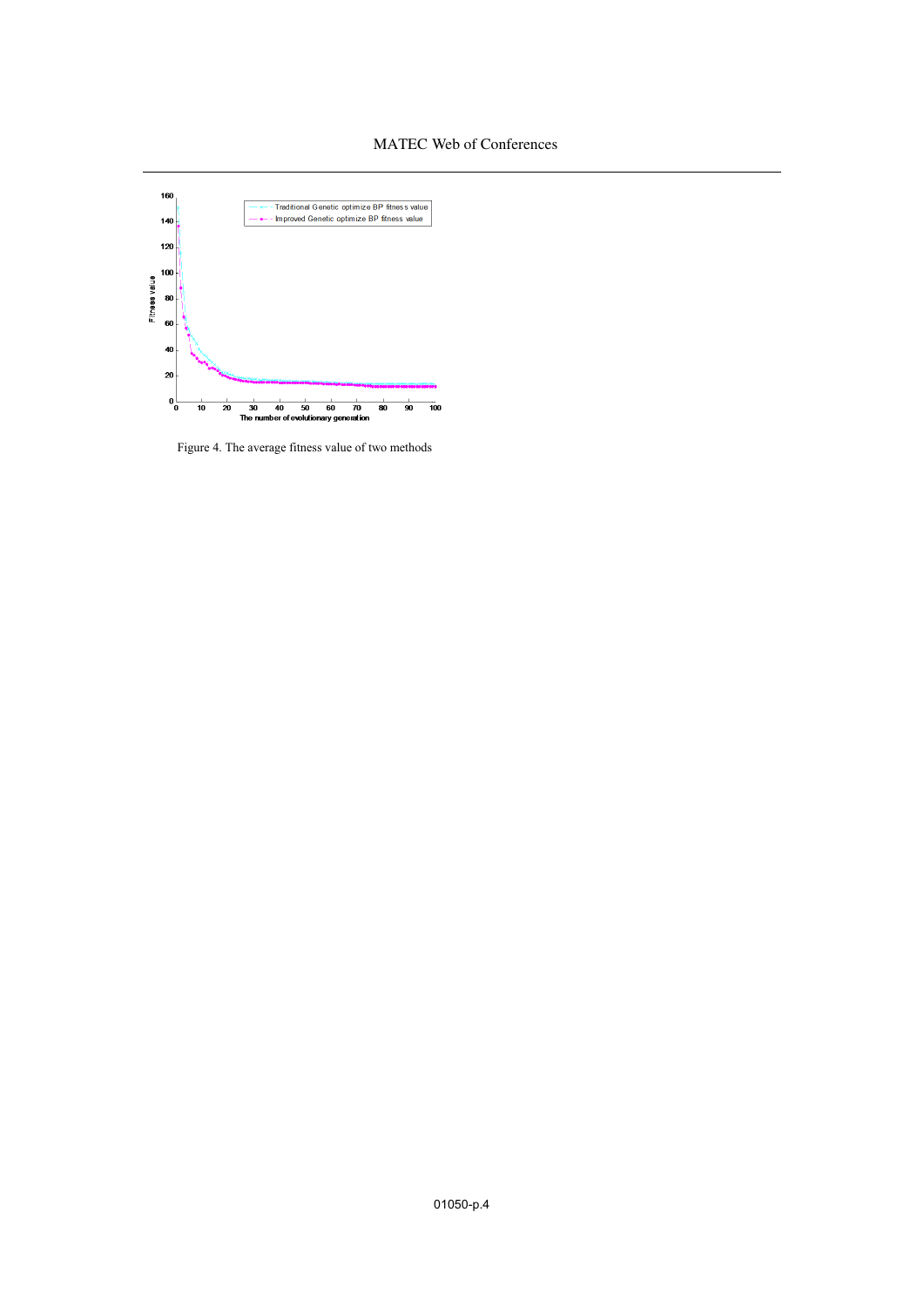ICETA 2015

| Table 1. Failure decision table                                                     |                                      |                                      |                  |                       |                                      |                                      |                       |                   |                                  |                  |                                                                                          |                  |                  |                  |
|-------------------------------------------------------------------------------------|--------------------------------------|--------------------------------------|------------------|-----------------------|--------------------------------------|--------------------------------------|-----------------------|-------------------|----------------------------------|------------------|------------------------------------------------------------------------------------------|------------------|------------------|------------------|
| No.                                                                                 | QF1                                  | QF <sub>2</sub>                      | QF3              | QF4                   | QF5                                  | CO1                                  | RR1                   | CO <sub>2</sub>   | CO <sub>3</sub>                  | RR3              | CO <sub>4</sub>                                                                          | CO <sub>5</sub>  |                  | Fault area       |
|                                                                                     |                                      |                                      |                  |                       |                                      |                                      |                       |                   |                                  |                  |                                                                                          |                  |                  |                  |
| 1                                                                                   | $\mathbf{1}$                         | $\boldsymbol{0}$                     | $\boldsymbol{0}$ | $\boldsymbol{0}$      | $\boldsymbol{0}$                     | $\mathbf{1}$                         | $\boldsymbol{0}$      | $\boldsymbol{0}$  | $\boldsymbol{0}$                 | $\bf{0}$         | $\boldsymbol{0}$                                                                         | 0                | Sec1             |                  |
| $\mathfrak{2}$                                                                      | $\boldsymbol{0}$                     | $\mathbf{1}$                         | $\boldsymbol{0}$ | $\boldsymbol{0}$      | $\boldsymbol{0}$                     | $\boldsymbol{0}$                     | $\boldsymbol{0}$      | $\mathbf{1}$      | $\boldsymbol{0}$                 | $\boldsymbol{0}$ | $\boldsymbol{0}$                                                                         | $\boldsymbol{0}$ | Sec2             |                  |
| 3                                                                                   | $\boldsymbol{0}$                     | $\boldsymbol{0}$                     | 1                | $\boldsymbol{0}$      | $\boldsymbol{0}$                     | $\boldsymbol{0}$                     | $\boldsymbol{0}$      | $\boldsymbol{0}$  | 1                                | $\boldsymbol{0}$ | $\boldsymbol{0}$                                                                         | 0                | Sec <sub>3</sub> |                  |
| 4                                                                                   | $\boldsymbol{0}$                     | $\boldsymbol{0}$                     | $\boldsymbol{0}$ | 1                     | $\boldsymbol{0}$                     | $\boldsymbol{0}$                     | $\boldsymbol{0}$      | $\mathbf{0}$      | $\boldsymbol{0}$                 | $\boldsymbol{0}$ | $\mathbf{1}$                                                                             | $\boldsymbol{0}$ | Sec4             |                  |
| 5                                                                                   | $\boldsymbol{0}$                     | $\boldsymbol{0}$                     | $\boldsymbol{0}$ | $\mathbf{0}$          | 1                                    | $\boldsymbol{0}$                     | $\mathbf{0}$          | 0                 | $\boldsymbol{0}$                 | $\boldsymbol{0}$ | $\boldsymbol{0}$                                                                         | 1                | Sec5             |                  |
| 6                                                                                   | $\boldsymbol{0}$                     | $\boldsymbol{0}$                     | 1<br>1           | $\mathbf{0}$          | $\boldsymbol{0}$                     | $\boldsymbol{0}$                     | $\mathbf{0}$          | 0<br>$\mathbf{0}$ | $\boldsymbol{0}$<br>$\mathbf{0}$ | 1                | 1                                                                                        | 0                | Sec4             |                  |
| 7<br>8                                                                              | $\boldsymbol{0}$<br>$\boldsymbol{0}$ | $\boldsymbol{0}$<br>$\boldsymbol{0}$ | 1                | $\boldsymbol{0}$<br>0 | $\boldsymbol{0}$<br>$\boldsymbol{0}$ | $\boldsymbol{0}$<br>$\boldsymbol{0}$ | $\boldsymbol{0}$<br>0 | $\boldsymbol{0}$  | $\boldsymbol{0}$                 | 1                | $\mathbf{1}$<br>$\boldsymbol{0}$<br>$\mathbf{1}$<br>$\boldsymbol{0}$<br>$\boldsymbol{0}$ |                  | Sec5             | Sec4 or Sec5     |
| 9                                                                                   | 1                                    | $\boldsymbol{0}$                     | $\mathbf{0}$     | $\mathbf{0}$          | $\boldsymbol{0}$                     | $\boldsymbol{0}$                     | 1                     | 1                 | $\mathbf{0}$                     | $\boldsymbol{0}$ | $\boldsymbol{0}$                                                                         | 0                | Sec2             |                  |
| 10                                                                                  | $\mathbf{1}$                         | $\boldsymbol{0}$                     | $\mathbf{0}$     | $\mathbf{0}$          | $\boldsymbol{0}$                     | $\mathbf{0}$                         | $\mathbf{1}$          | $\mathbf{0}$      | $\mathbf{1}$                     | $\boldsymbol{0}$ | $\boldsymbol{0}$                                                                         | $\boldsymbol{0}$ | Sec <sub>3</sub> |                  |
| 11                                                                                  | $\mathbf{1}$                         | $\boldsymbol{0}$                     | $\boldsymbol{0}$ | $\mathbf{0}$          | $\boldsymbol{0}$                     | $\boldsymbol{0}$                     | 1                     | 0                 | $\mathbf{0}$                     | $\boldsymbol{0}$ | 1                                                                                        | 0                | Sec4             |                  |
| 12                                                                                  | 1                                    | $\boldsymbol{0}$                     | $\mathbf{0}$     | $\mathbf{0}$          | $\boldsymbol{0}$                     | 0                                    | 1                     | 0                 | $\mathbf{0}$                     | $\boldsymbol{0}$ | $\boldsymbol{0}$                                                                         | 1                | Sec5             |                  |
| 13                                                                                  | $\boldsymbol{0}$                     | $\boldsymbol{0}$                     | $\boldsymbol{0}$ | $\boldsymbol{0}$      | $\boldsymbol{0}$                     | $\boldsymbol{0}$                     | $\boldsymbol{0}$      | $\mathbf{0}$      | $\boldsymbol{0}$                 | $\boldsymbol{0}$ | $\boldsymbol{0}$                                                                         | $\bf{0}$         | None             |                  |
| Note: 1 indicates a protective action, 0 indicates the protection is not activated. |                                      |                                      |                  |                       |                                      |                                      |                       |                   |                                  |                  |                                                                                          |                  |                  |                  |
| Table 2. The training results of three algorithms                                   |                                      |                                      |                  |                       |                                      |                                      |                       |                   |                                  |                  |                                                                                          |                  |                  |                  |
| Sam-                                                                                |                                      | Sec1<br>Diagnostic                   |                  |                       | Sec2                                 |                                      | Sec <sub>3</sub>      |                   | Sec4                             |                  | Sec <sub>5</sub>                                                                         |                  | None             | Training         |
| ple                                                                                 | method                               |                                      |                  |                       |                                      |                                      |                       |                   |                                  |                  |                                                                                          |                  |                  | result           |
|                                                                                     | I-GA-BP                              |                                      | 0.9982           |                       | $-0.1003$                            |                                      | 0.0020                |                   | 0.0016                           |                  | $-0.0014$                                                                                | 0.0041           |                  | Sec1             |
| 1                                                                                   | GA-BP                                |                                      | 0.9999           |                       | 0.0040                               |                                      | $-0.0043$             |                   | 0.0005                           | 0.0024           |                                                                                          | $-0.0038$        |                  | Sec1             |
|                                                                                     | I-GA-BP                              |                                      | 0.0178           |                       | 0.9936                               |                                      | $-0.0064$             |                   | 0.0143                           |                  | $-0.0015$                                                                                |                  | 0.0090           | Sec2             |
| $\boldsymbol{2}$                                                                    | GA-BP                                |                                      | 0.0007           |                       | 1.0002                               |                                      | $-0.0014$             |                   | 0.0005<br>0.0002                 |                  |                                                                                          |                  | $-0.0002$        | Sec2             |
|                                                                                     | I-GA-BP                              |                                      | 0.0012           |                       | 0.0017                               |                                      | 1.0010                |                   | 0.0058                           |                  | 0.0020                                                                                   |                  | 0.0118           | Sec <sub>3</sub> |
| 3                                                                                   | GA-BP                                |                                      | 0.0003           |                       | 0.0006                               |                                      | 1.0001                |                   | $-0.0004$                        |                  | $-0.0002$                                                                                | $-0.0011$        |                  | Sec <sub>3</sub> |
|                                                                                     | I-GA-BP                              |                                      | 0.0105           |                       | 0.0082                               |                                      | $-0.0131$             |                   | 1.0101                           |                  | $-0.0110$                                                                                |                  | $-0.0057$        | Sec4             |
| 4                                                                                   | GA-BP                                |                                      | $-0.0000$        |                       | 0.0001                               |                                      | 0.0021                |                   | 0.9997                           |                  | $-0.0012$                                                                                |                  | 0.0002           | Sec <sub>4</sub> |
|                                                                                     | I-GA-BP                              |                                      | 0.0081           |                       | 0.0012                               |                                      | $-0.0034$             |                   | $-0.0099$                        |                  | 0.9938                                                                                   |                  | $-0.0195$        | Sec5             |
| 5                                                                                   | GA-BP                                |                                      | 0.0007           |                       | 0.0005                               |                                      | 0.0002                |                   | $-0.0009$                        |                  | 0.9998                                                                                   |                  | $-0.0015$        | Sec <sub>5</sub> |
|                                                                                     | I-GA-BP                              |                                      | $-0.0001$        |                       | 0.0036                               |                                      | 0.0042                |                   | 0.9990                           |                  | 0.0054                                                                                   | 0.0099           |                  | Sec <sub>4</sub> |
| 6                                                                                   | GA-BP                                |                                      | $-0.0001$        |                       | 0.0019                               |                                      | $-0.0019$             |                   | 0.9994                           |                  | 0.0016                                                                                   | $-0.0027$        |                  | Sec4             |
|                                                                                     | I-GA-BP                              |                                      | 0.0057           |                       | 0.0111                               |                                      | 0.0018                |                   | 0.0074                           |                  | 1.0027                                                                                   |                  | 0.0013           | Sec <sub>5</sub> |
| 7                                                                                   | GA-BP                                |                                      | 0.0015           |                       | 0.0036                               |                                      | -0.0057               |                   | 0.0009                           |                  | 1.0015                                                                                   |                  | 0.0040           | Sec <sub>5</sub> |
|                                                                                     | I-GA-BP                              |                                      | 0.0003           |                       | 0.4781                               |                                      | 0.1235                | 1.2310            |                                  |                  | 0.9954                                                                                   |                  | 0.1142           | Sec or Sec5      |
| 8                                                                                   | GA-BP                                |                                      | 0.1112           |                       | 0.3451                               |                                      | $-0.2587$             |                   | 0.9254                           |                  | 1.0235                                                                                   |                  | 0.2365           | Sec or Sec5      |
|                                                                                     | I-GA-BP                              |                                      | 0.0338           |                       | 0.9951                               |                                      | 0.0055                |                   | 0.0294                           |                  | 0.0016                                                                                   |                  | 0.0198           | Sec2             |
| 9                                                                                   | $GA-BP$                              |                                      | $-0.0004$        |                       | 1.0006                               |                                      | 0.0000                |                   | 0.0007                           |                  | $-0.0001$                                                                                |                  | $-0.0006$        | Sec2             |
|                                                                                     | I-GA-BP                              |                                      | 0.0347           |                       | 0.0107                               |                                      | 0.9939                |                   | 0.0152                           |                  | 0.0044                                                                                   |                  | 0.0040           | Sec <sub>3</sub> |
| 10                                                                                  | GA-BP                                |                                      | 0.0002           |                       | 0.0004                               |                                      | 1.0018                |                   | $-0.0005$                        |                  | $-0.0005$                                                                                |                  | $-0.0010$        | Sec <sub>3</sub> |
|                                                                                     | I-GA-BP                              |                                      | $-0.0059$        |                       | 0.0142                               |                                      | $-0.0022$             |                   | 1.0179                           |                  | $-0.0096$                                                                                |                  | 0.0024           | Sec <sub>4</sub> |
| 11                                                                                  | GA-BP                                |                                      | $-0.0010$        |                       | 0.0006                               |                                      | 0.0011                |                   | 1.0004                           |                  | $-0.0004$                                                                                | $-0.0005$        |                  | Sec <sub>4</sub> |
|                                                                                     | I-GA-BP                              |                                      | 0.0197           |                       | 0.0077                               |                                      | $-0.0023$             |                   | 0.0107                           |                  | 1.0007                                                                                   | 0.0023           |                  | Sec <sub>5</sub> |
| 12                                                                                  | GA-BP                                |                                      | 0.0002           |                       | 0.0026                               |                                      | $-0.0024$             |                   | 0.0005                           |                  | 1.0009                                                                                   |                  | $-0.0025$        | Sec <sub>5</sub> |
|                                                                                     | I-GA-BP                              |                                      | 0.0076           |                       | $-0.0006$                            |                                      | $-0.0052$             |                   | 0.0096                           |                  | $-0.0019$                                                                                |                  | 0.9940           | None             |
| 13                                                                                  | GA-BP                                |                                      | 0.0009           |                       | 0.0013                               |                                      | $-0.0013$             |                   | $-0.0002$                        |                  | 0.0010                                                                                   |                  | 0.9970           | None             |
|                                                                                     |                                      |                                      |                  |                       |                                      |                                      |                       |                   |                                  |                  |                                                                                          |                  |                  |                  |

Note: In the diagnostic methods, I-GA-BP indicates improved Genetic optimize BP neural networks, GA-BP indicates traditional Genetic optimize BP neural networks.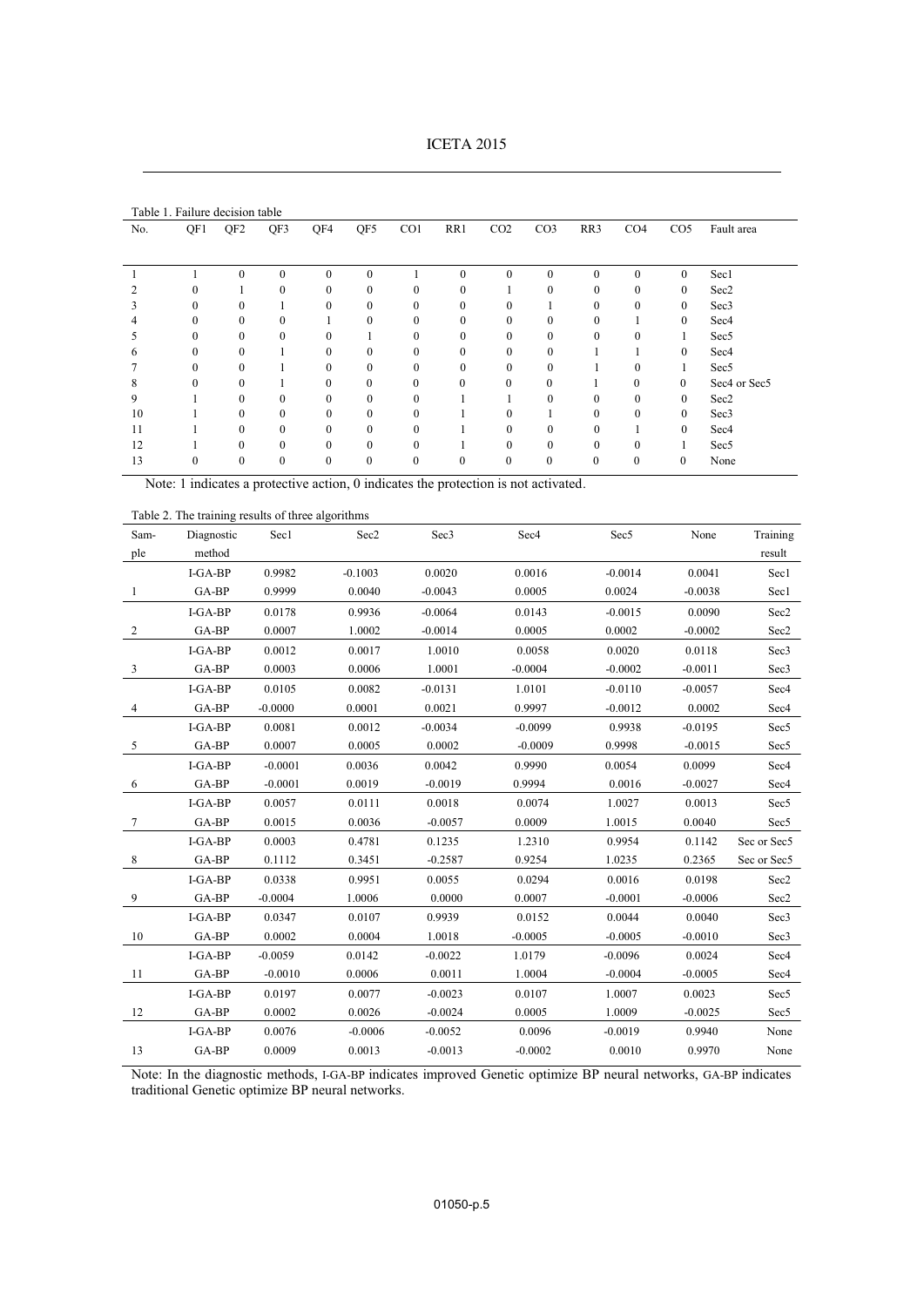| Table 3. Fault samples corresponding fault information |                 |                 |          |          |                 |                 |          |                  |          |                 |                 |                 |                  |
|--------------------------------------------------------|-----------------|-----------------|----------|----------|-----------------|-----------------|----------|------------------|----------|-----------------|-----------------|-----------------|------------------|
| No.                                                    | QF1             | OF <sub>2</sub> | OF3      | QF4      | OF <sub>5</sub> | CO <sub>1</sub> | RR1      | CO <sub>2</sub>  |          | CO <sub>3</sub> | RR <sub>3</sub> | CO <sub>4</sub> | Fault area       |
|                                                        | CO <sub>5</sub> |                 |          |          |                 |                 |          |                  |          |                 |                 |                 |                  |
|                                                        |                 | 1(0)            | $\theta$ |          | $\Omega$        |                 | 0        | $_{0}$           | $\theta$ | $^{(1)}$        | 0               | 0               | Sec1             |
| $\overline{2}$                                         | $\mathbf{0}$    |                 |          | 0        | 0               | $\theta$        | $\Omega$ |                  |          | 1(0)0           | 0               | 0               | Sec2             |
| 3                                                      | $\theta$        | 0               | 0(1)     | $\Omega$ | $\bf{0}$        | $\Omega$        | $\theta$ | $\theta$         |          | $\theta$        | 0               | $\mathbf{0}$    | Sec <sub>3</sub> |
| 4                                                      | $\mathbf{0}$    | 0               | $\Omega$ | $0(1)$ 0 |                 | 0               | $\theta$ | $\Omega$         | $\theta$ | $\theta$        |                 | 0               | Sec <sub>4</sub> |
|                                                        | 0               | 0               | 0(1)     | $\Omega$ | 0               | $\theta$        | $\Omega$ | $\Omega$         | $\Omega$ |                 | 0               |                 | Sec <sub>5</sub> |
| 6                                                      | $\mathbf{0}$    | 0               | 1(0)     | $\Omega$ | 0               | 0               | $\Omega$ | $\boldsymbol{0}$ | $\theta$ | $\theta$        | 0               | $\theta$        | None             |

Note: The data of outside the brackets are actual state, the data of inside the brackets are fault-free state.

|      | Table 4. The diagnosis results of three algorithms |           |           |                  |                  |                  |           |                  |
|------|----------------------------------------------------|-----------|-----------|------------------|------------------|------------------|-----------|------------------|
| Sam- | Diagnostic                                         | Sec1      | Sec2      | Sec <sub>3</sub> | Sec <sub>4</sub> | Sec <sub>5</sub> | None      | Diagnos-         |
| ple  | method                                             |           |           |                  |                  |                  |           | tic result       |
|      | $I-GA-BP$                                          | 1.0028    | 0.0838    | $-0.0353$        | 0.1022           | 0.0082           | $-0.4153$ | Sec1             |
|      | $GA-BP$                                            | 0.8223    | 0.3173    | $-0.0197$        | $-0.4777$        | 0.2578           | $-0.0637$ | Sec1             |
|      | $I-GA-BP$                                          | 0.2755    | 1.1619    | 0.7860           | 0.1367           | $-0.4060$        | $-0.8956$ | Sec2             |
| 2    | $GA-BP$                                            | 0.2017    | 0.7236    | 0.8587           | $-0.2173$        | 0.0134           | $-0.3418$ | indefinite       |
|      | $I-GA-BP$                                          | 0.0367    | $-0.0238$ | 0.8156           | $-0.0168$        | $-0.1583$        | 0.2978    | Sec <sub>3</sub> |
| 3    | $GA-BP$                                            | 0.0544    | $-0.2489$ | 0.7880           | $-0.3306$        | 0.1028           | 0.4484    | Sec <sub>3</sub> |
|      | $I-GA-BP$                                          | 0.0474    | $-0.0821$ | 0.0909           | 0.8806           | $-0.0222$        | 0.3149    | Sec4             |
| 4    | $GA-BP$                                            | 0.0323    | $-0.1037$ | $-0.2360$        | 0.2922           | $-0.7437$        | 0.3811    | indefinite       |
|      | $I-GA-BP$                                          | 0.0966    | $-0.0230$ | $-0.1899$        | $-0.0968$        | 0.9676           | 0.3150    | Sec <sub>5</sub> |
| 5    | $GA-BP$                                            | $-0.1104$ | $-0.3811$ | $-0.2179$        | 0.0483           | 0.8674           | 0.3836    | Sec <sub>5</sub> |
|      | $I-GA-BP$                                          | $-0.1147$ | $-0.1502$ | 0.2426           | 0.1319           | 0.0315           | 0.8366    | None             |
| 6    | $GA-BP$                                            | 0.0311    | 0.3286    | 0.3335           | 0.1626           | 0.0608           | 0.5677    | None             |

Figure 3 is optimal fitness values of improved Genetic optimized BP neural networks and traditional Genetic optimize BP neural networks by MATLAB simulate. Figure 4 is average fitness values of improved Genetic optimize BP neural networks and traditional Genetic optimize BP neural networks by MATLAB simulate. We can see from two figures the best fitness and the average fitness tend to be stable after about 100 generations search.

6 GA-BP

In this article, the hidden-layer nodes choose 25, and the network topology of two methods chooses a typical three-layer structure, and other parameters of two methods were the same. The training results of the two methods were shown in Table 2.

Table 3 gives 6 fault samples of containing the protection device malfunction information. We know from the fault decision table, samples 1 and 6 are a circuit breaker malfunction, sample 2 is the over-current protection device malfunction, and samples from 3 to 5 refuse circuit breaker tripping. Fault samples diagnosis results are shown in Table 4.

#### 4.2 *Analysis of experimental results*

In the same network structure and network parameters, contrasting the training effect of two methods, they all can accurately and effectively locate the fault location of training samples, and with little difference in the data, their training effects are obvious.

The diagnostic results of the fault samples containing the fault information analyzed that the effect of improved Genetic optimized BP neural networks is

better than traditional Genetic optimized BP neural networks. The former can reach diagnostic results of 100%, and the latter can reach diagnostic results of nearly 70%. However, the fault diagnosis data of the latter are worse than the former.

#### 5 CONCLUSIONS

0.0311 0.3286 0.3335 0.1626 0.0608 0.5677

We can see by comparing the simulation results of the two methods that the method of improved Genetic optimized BP neural networks can effectively locate the position of grid fault. The method of this article increases the fault-tolerance of grid fault diagnosis, and avoids the simple BP neural network to fall into local minimum easily. It is important for the combination of Genetic Algorithm and BP neural network, so that it can play their respective advantages, and improve the performance of grid fault diagnosis. The next work is to focus on the larger scale grid and more complex structures grid, and to check the effect of diagnosis and fault-tolerance.

#### REFERENCES

[1] Chao, Liu & Zhengyou, He & Jianwei, Yang. 2008. A Quantum Neural Network Based Fault Diagnosis Algonthm for Power Grid. *Grid technology*. 32(9): 56-60.